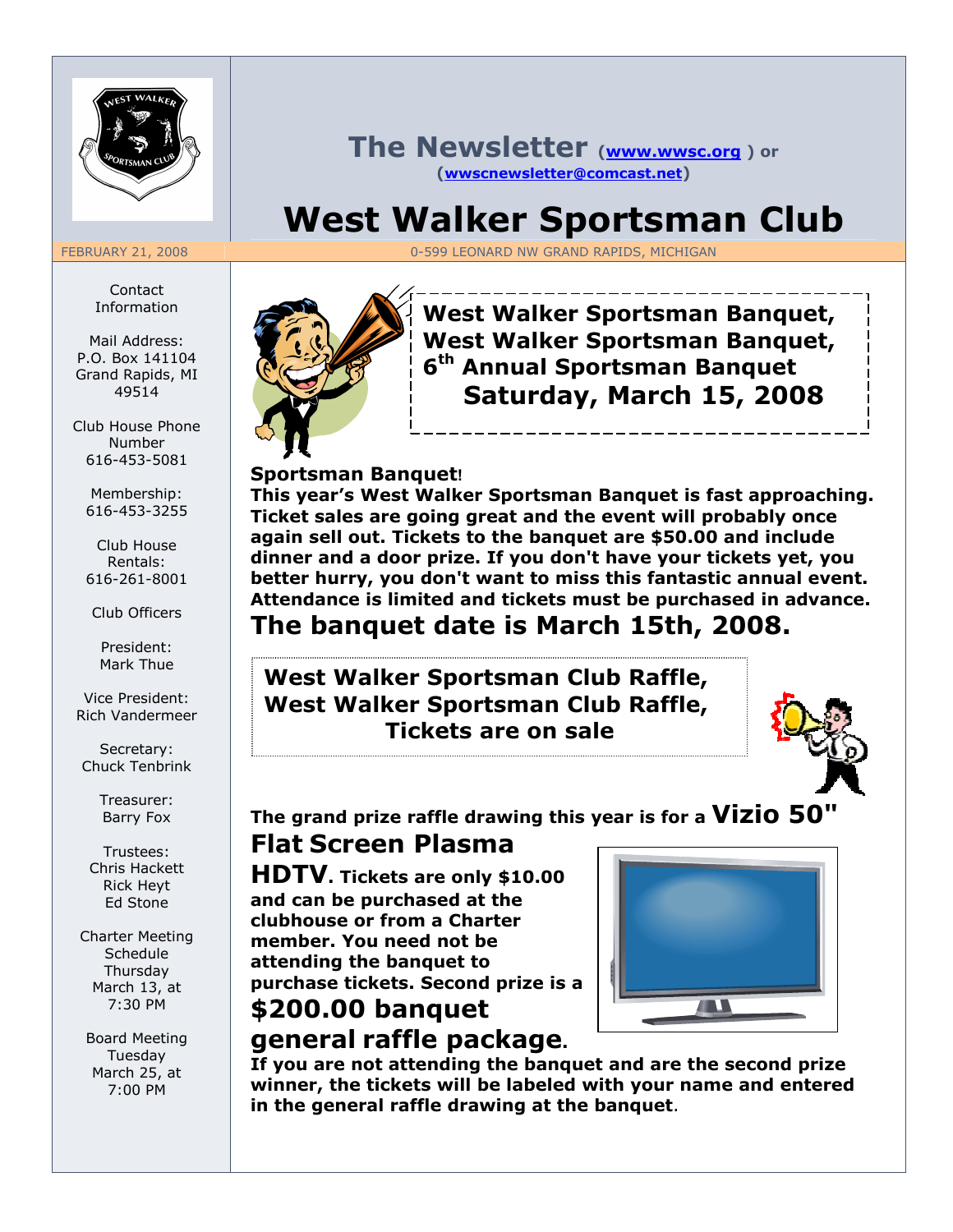

**Archery Wednesday** 

Thursday AM & PM



**Shotgun** 

Wednesday

9AM – 12

6PM – 10PM

**Saturday** 

10AM -2PM

**Sunday** 

10AM – 2 PM

\*\*\*\*\*\*\*\*\*\*\*\*

Use of the Charter Range is reserved for Charter Members and/or for supervised club activities

\*\*\*\*\*\*\*\*\*\*\*

Newsletter editor

Russ Hodder 616- 453-6220 wwscnewsletter@ comcast.net

Support & Pray for Our Troops

. . . . . . . . . . . . . . . .

A Big Thank You to Joe Popowich for donating a 4.5HP 21" electric start snow blower to West Walker Sportsman Club. This makes removing snow from the walkways and the trap and skeet ranges easier.

+++++++++++++++++++++++++++++++++++++++++++++



Local Chapter Of Women In Outdoors Wins Award

Jackie Bourgard was notified by Gary Salmon of Grand Valley NWTF and Carole Nievens, WITO State Coordinator that the Grand Valley WITO received the award for hosting the most successful Women In The Outdoors Event in 2007. The event was held at the West Walker Sportsman Club where more than 40 women and young teens participated in a variety of classes from shot gunning, archery, pistols, fly fishing, kayaking, outdoor cooking and much more.

This year's event will be held on September 13th. If you would like more information, contact Jackie at 616-261-8001 or jbourgard@comcast.net

++++++++++++++++++++++++++++++++++

The Winter Shotgun League is nearing its end ! Saturday, March 8, is the last day, so make sure you have  $all 12$  registered lines in by then.

We have one last Steak Dinner date yet which will be Wednesday, March 5. Remember, your pre-paid card is your ticket for the drawing for a case of shells.

We are trying to get a head count for the Winter League Banquet, which will be held Saturday, March 29, at 6:00pm, so if you haven't already, please indicate on the sign up sheet (located at the shooting desk) if you will be attending (or not) and the number of guests you will bring. There will be an extra charge for guests to cover the price of their dinner.

+++++++++++++++++++++++++++++++++++ The winner of the Big Gun Raffle drawing is Victor Grieve; he wins a Rock River Arms AR 1280 AR-15 .223 cal. rifle.

+++++++++++++++++++++++++++++++++++ Charter Membership

There are currently openings for Charter Memberships. If you have been an Associate member for at least one year, you may apply for a Charter Membership. Contact a Charter Member if you would like more information on becoming a Charter Member.

++++++++++++++++++++++++++++++++++++++

RANGE MONITORS NEEDED West Walker Sportsman Club is looking for Range Monitors to check memberships on the rifle & pistol ranges in four to six hour shifts. If you are retired or have free time during the daylight hours and share an interest in promoting a safe shooting environment, please contact Don Mize at

 616-261-5873. These are voluntary positions. Monitors will receive free annual memberships.

There is no smoking allowed while on the firing line or under the shooting structures at West Walker.

When using West Walker's shooting ranges, please check in at the Range monitor building before shooting.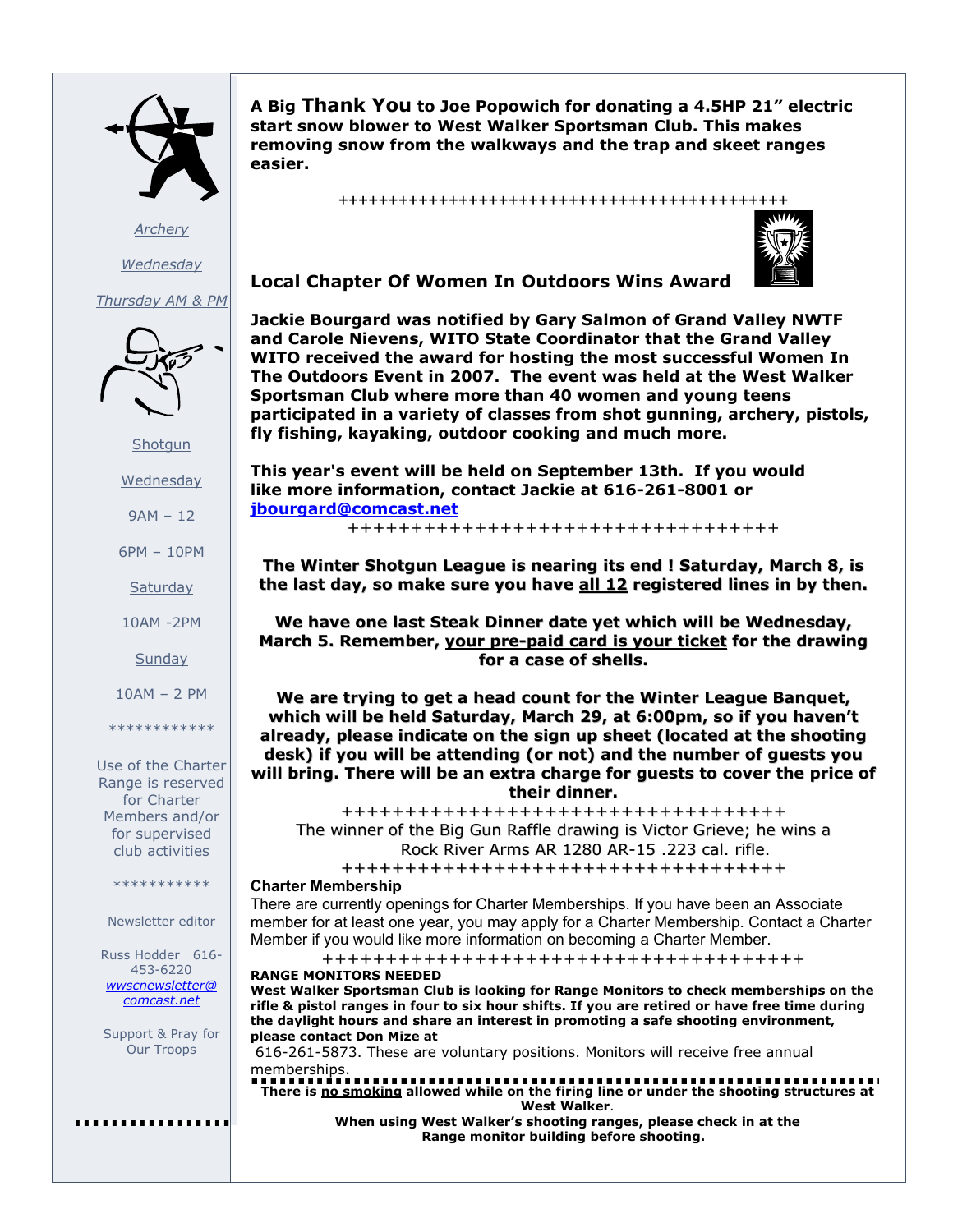| WWSC March 2008 | Saturday  | Winter shotgun<br>Kids Archery<br>10AM-2PM<br>Class 10AM<br>league | Winter shotgun<br>Last Day of<br>10AM-2PM<br>League<br>$\infty$                                  | Sportsman Banquet<br>No indoor archery<br>Trap & Skeet<br>15 6 <sup>th</sup> Annual<br>10AM-2PM | <b>Archery Class</b><br>22 Last Kids<br>Trap & Skeet<br>10AM-2PM<br>10AM | League Banquet<br>Trap & Skeet<br>29 Winter<br>10AM-2PM |                                  |
|-----------------|-----------|--------------------------------------------------------------------|--------------------------------------------------------------------------------------------------|-------------------------------------------------------------------------------------------------|--------------------------------------------------------------------------|---------------------------------------------------------|----------------------------------|
|                 | Friday    |                                                                    | $\overline{\phantom{0}}$                                                                         | $\overline{4}$                                                                                  | $\overline{2}$                                                           | 28                                                      |                                  |
|                 | Thursday  |                                                                    | Meeting 7-9PM<br>West Michigan<br>Duck Hunting<br>Archery League<br>Evening<br>$\mathbf{\Omega}$ | <b>WWSC Charter</b><br>Meeting<br>7:30PM<br>$\tilde{c}$                                         | Evening<br>Archery<br>League<br>$\Omega$                                 | Evening<br>Archery<br>League<br>27                      |                                  |
|                 | Wednesday |                                                                    | Winter shotgun<br>9AM-Noon<br>6PM-10PM<br>league<br>5 Archery                                    | Trap & Skeet<br>9AM-Noon<br>6PM-10PM<br>12 Archery                                              | Trap & Skeet<br>9AM-Noon<br>19 Archery<br>GPM-10PM                       | Trap & Skeet<br>9AM-Noon<br>GPM-10PM<br>26 Archery      |                                  |
|                 | Tuesday   |                                                                    | 4                                                                                                | $\equiv$                                                                                        | $\frac{\infty}{2}$                                                       | <b>WWSC Board</b><br>ting 7PM<br>Meet<br>25             |                                  |
|                 | Monday    |                                                                    | Meeting<br>NWTF<br>7PM<br>$\infty$                                                               | $\supseteq$                                                                                     | $\overline{1}$                                                           | 24                                                      | $\overline{\mathcal{E}}$         |
|                 | Sunday    |                                                                    | Winter shotgun<br>10AM-2PM<br>league<br>$\sim$                                                   | Trap and Skeet<br>10AM-2PM<br>$\sim$                                                            | Trap and Skeet<br>10AM-2PM<br>$\geq$                                     | No Trap & Skeet<br>EASTER<br>23                         | Trap and Skeet<br>10AM-2PM<br>80 |